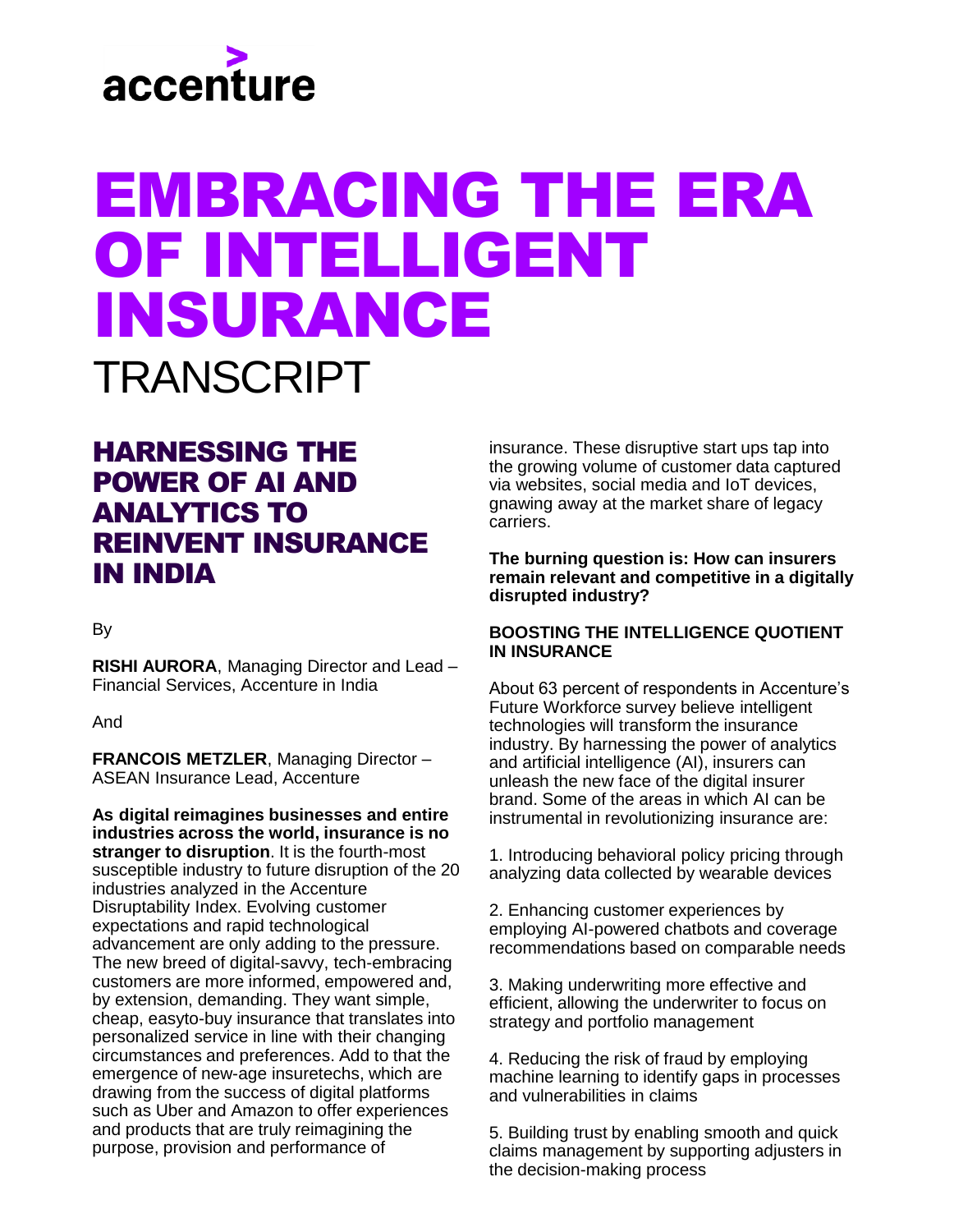# accenture

### **Accenture's Global Distribution & Marketing Consumer Study found that about 74 percent of customers like to interact with modern technology.**

With AI, instant personalized help will become the new norm. Insurers will be able to deliver improved customer experiences and service, while gaining more granular customer insights, 24/7.

By combining analytics with AI, insurers can connect the dots and go beyond strictly transactional data to gather insightful information around customers' geographical locations, their professions, their health and ailments, life milestones, etc., to build lifelong customer relations. Some of the ways in which analytics can complement the insurance experience are:

• Use customized plans to build customer loyalty by **harnessing intelligent management platforms**.

• **Prevent fraud by identifying potential customers** who are most likely to commit insurance fraud by undertaking smart social media analytics.

• **Leverage predictive modeling to enable premium pricing** by tracking individual policyholder behaviour and fix policies prices.

# **THE DIGITAL WINDS OF CHANGE IN INSURANCE**

Insurers around the world have already implemented advanced technologies to provide high-quality, multi-channel customer service at highly optimized cost. That said, advanced technologies such as automation and machine learning were, so far, restricted to simple and convenient processes like data entry, compliance checks and standard customer communications. With the onset of intelligent systems, insurers are now exploring more aspects of automation such as claims inspection, verification and settlement.

**Leading insurers in India are already stepping out of the box to harness intelligent technologies and reinvent experiences—for their customers and business alike.**

• Aditya Birla Health Insurance has launched a wellness incentive program, Activ Health, which studies historical data to promote healthy living among customers.

• HDFC ERGO has launched a community portal where people can get advice, discuss their experiences and share information about property and casualty insurance.

• DIGIT, India's first digital insurer backed by Fairfax, plans to disrupt the legacy Indian general insurance sector by introducing new products, services and giving a completely new dimension to various business models.

• Acko operates as an independent digital-first general insurance company. The company creates products and delivers opportunities in areas such as personalized insurance products based on user consumption behaviors.

We've helped one of the top five Indian private general insurers apply customer analytics across the customer lifecycle. Accenture adopted a multi-pronged approach for driving analyticsbased interventions.

**The outcome: A 200% increase in the upsell rate for health policies, 130% boost in lead conversion for travel policy issuances and over 30% spike in motor insurance retention rates.**

# **PAVING THE PATH TO THE FUTURE**

The Indian insurance sector has seen significant changes in the regulatory framework and distribution mechanism over the last two decades. To kickstart the next wave of insurance improvement, NOW is the time for carriers to use data analytics and design thinking in product innovation. We envision four key steps to accelerate the sector's pivot to the future.

# **1. AI-POWERED CONVERSATIONAL INSURANCE**

The exponential growth of Conversational User Interfaces (CUIs) such as messaging apps, bots and voice-enabled devices makes banking services more intuitive and intelligent. CUIs are just one example of the infinite possibilities of AI in insurance. According to the Accenture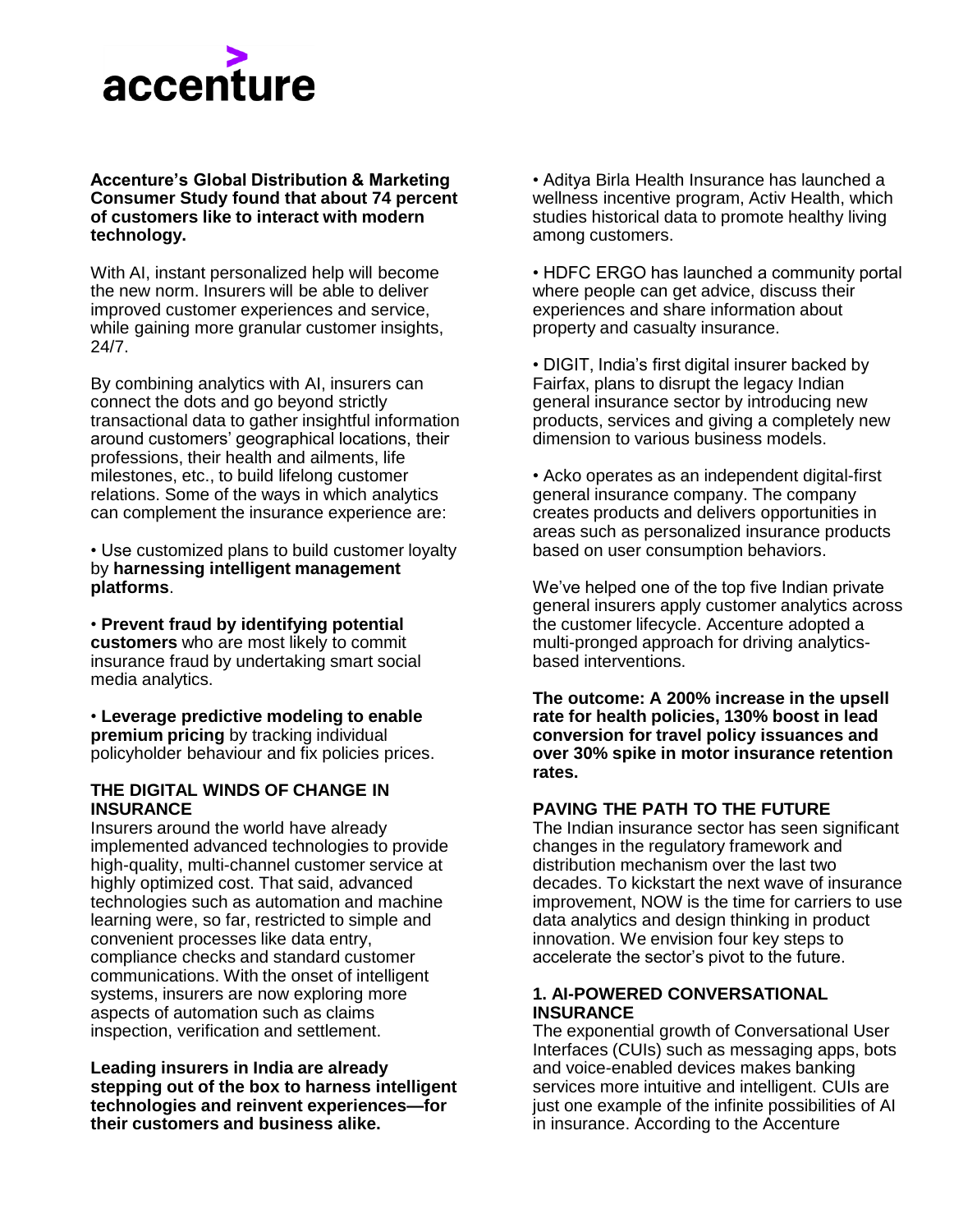

Technology Vision 2019, as AI evolves to offer cognitive capabilities that can sense, understand, act and learn, AI-powered bots will interact far more naturally with both customers and employees. A few leading financial institutions in India are already at the nascent stage of adopting CUIs.

**Accenture has enabled conversational insurance for multiple global insurers through its proprietary AI-driven chatbot "Cathy." The bot has been trained to address 70% of service requests and inquiries such as insurance issuance status, policy and document requests, claims intimation and claims status.**

# **2. BUSINESS MODELS OF THE NEW**

Carriers have so far been product and process driven. Going forward, they'll have to put customers at the heart of everything they do, and boost data- and analytics driven decisions and experiences. A critical part of this rejig is striking a balance between their core business and the "new"—the gateway to dynamic growth possibilities and exponential value. Their ability to move to a hybrid "phygital" distribution model will also continue to be a critical value lever.

In addition, they must look at avenues to embed insurance point-of-sale options into other shopping experiences and platforms, and forge strategic partnerships with device manufacturers, auto dealers and makers, social platforms, travel sites, banks, and household and small-business retailers to gain access to significant customer pools quickly and cost effectively.

**Accenture has helped design and deploy India's first digital health insurance company that has two key operating principles – no paper and no branch.**

### **3. DIGITAL DECOUPLING**

Insurers must adopt a hybrid approach that allows legacy systems to run in parallel with new technologies. This will help carriers gradually decouple their core systems, migrating critical functionality and data to new platforms.

#### **A digitally decoupled architecture will enable new technologies and unlock legacy data**

#### **And services seamlessly.**

#### **4. BIG DATA**

Insurers need to shift focus from building data capability for an individual use case and instead create a data platform to support any use case. Insurers have a multitude of internal and external data available through an ecosystem of data providers.

This structured and unstructured **big data available from transactions, online purchase behaviors, health records, social and behavioral interactions, IoT devices, etc., is further processed for advanced quantitative analysis.** While sale, retention and claims management are easy use cases, saving this data provides opportunity to help support use cases and business models not prevalent today.

Ping An, a Chinese holding conglomerate with subsidiaries in insurance, banking and financial services, stored big data for vehicle make models, thousands of data parts, and millions of data points and images of damages. Xiang Hu Bao, a mutual insurer in the Alibaba group, leverages its detailed knowledge of customers to offer critical illness coverage. Today it has been able to tag this big data to run multiple AI-driven use cases and new business models.

### **INFUSING GROWTH. TRANSFUSING VALUE**.

AI and analytics hold the promise of improving customer experience and boosting operational efficiency, while reducing fraud and, in turn, losses. It also enables highly skilled and muchneeded insurance professionals to focus on value-added decision making. Moving to datadriven, insight-based business models will help insurers develop innovative products, understand customers and empower the workforce. To revolutionize customer experiences in an increasingly connected, always-on world, insurers will need to radically transform points of interaction—be it through wearables that produce health-related data or a telematics-connected car that communicates maintenance and vehicle usage to fix premium.

**As the era of "one size fits all" approaches a natural death in insurance, AI and analytics will pave the way for "made to measure."**